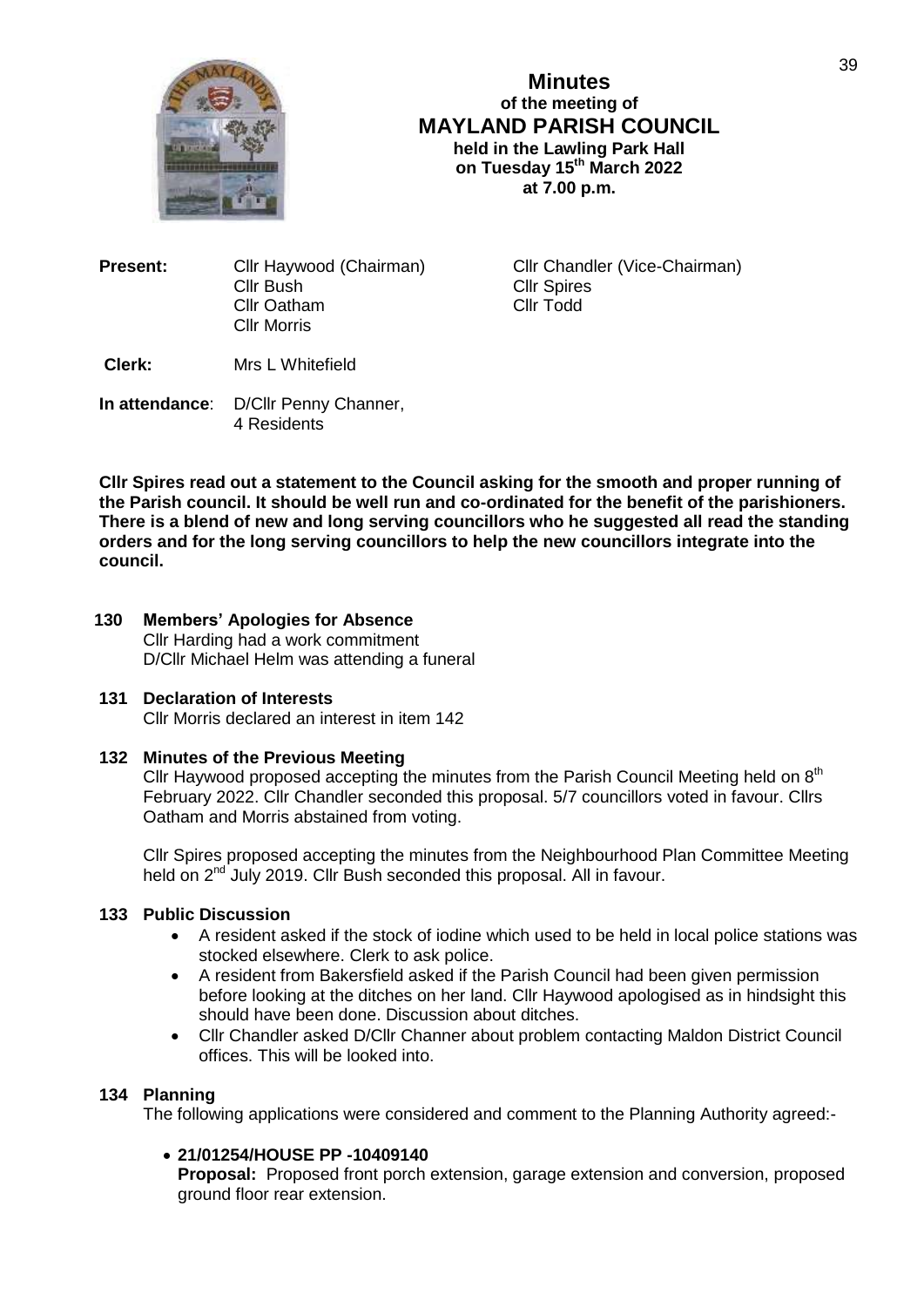**Address**: Celandar 22, Nipsells Chase, Mayland 1 abstained, 1 against but majority have no objections to this proposal.

 **22/0064HOUSE PP-10561130 (amended plans) Proposal:** Single storey rear extension, conversion of existing detached garage and replacement roof. **Address:** Anonimo 3 George Cardnell Way, Mayland No objections to this proposal

#### **22/00331/HOUSE PP-11048386 Proposal:** New outbuilding **Address:** 19, Nipsells Chase, Mayland No objections to this proposal

## **DECISIONS**

 **HOUSE/MAL/21/01215** Proposed front and rear extensions 5 Mill Road, Mayland **APPROVE**

# **HOUSE/MAL/21/01281** Front and rear dormer window extension

Ankerdine Lodge, Esplanade, Mayland **APPROVE**

## **FUL/MAL/21/01243**

Replace white UPVC side hung casement windows with white UPVC top hung casement windows on all elevations. Addition of Georgian panels to the upper casement windows on the front elevation. Replace painted timber doors with white UPVC. New Cedral lap C06 Grey Green cladding to all elevations Henry Samuel Hall, Steeple Road, Mayland **APPROVED**

## **135 Finance**

Councillors received a list of all payments and receipts. The approved payments and receipts are listed below: -

| <b>PAYMENTS</b> |                                |                                                                  | <b>NET</b> |
|-----------------|--------------------------------|------------------------------------------------------------------|------------|
| Date            | Payee                          | Service/supply                                                   |            |
| 08-Feb-22       | County Broadband               | WiFi                                                             | 27.61      |
| 02-Feb-22       | Seton                          | 2 x Car park signs and 4 x clips                                 | 117.01     |
| 03-Feb-22       | <b>NPower</b>                  | <b>Street Lighting</b>                                           | 277.84     |
| 08-Feb-22       | <b>Fasthosts</b>               | Monthly subscription for website                                 | 1.00       |
| 14-Feb-22       | Voipfone                       | Renewal Fee                                                      | 3.00       |
| 14-Feb-22       | Amazon                         | Coin pouches x 300                                               | 6.09       |
| 14-Feb-22       | Timpsons                       | 2 x Plaques for Memorial wall/ 2 x Hall keys                     | 76.67      |
| 10-Feb-22       | <b>Maldon District Council</b> | <b>Engagement Officers - January</b>                             | 140.24     |
| 04-Mar-22       | <b>Maldon District Council</b> | <b>Engagement Officers - February</b>                            | 420.72     |
| 16-Feb-22       | <b>Maldon District Council</b> | To supply a litter bin o/s The chip Inn/installation             | 353.00     |
| 08-Mar-22       | <b>RCCE</b>                    | Village hall Membership renewal                                  | 55.00      |
| 08-Mar-22       | Troy Planning & Design         | For initial review of material and productions of advice<br>note | 1,500.00   |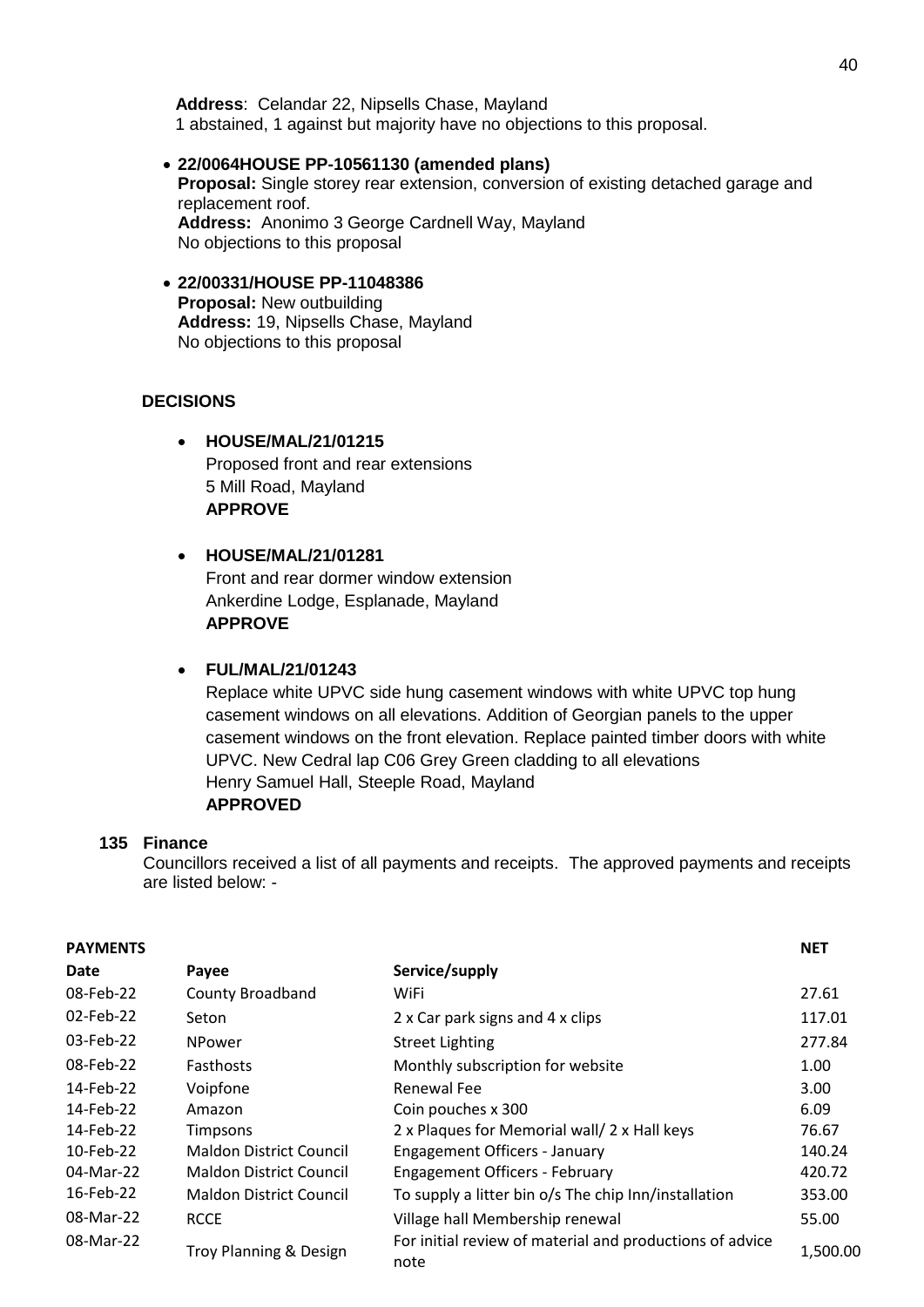| 08 Mar-22       | S Type Security   | Patrols for February                          | 350.00   |
|-----------------|-------------------|-----------------------------------------------|----------|
| 08-Mar-22       | Impamark          | To supply 300 commemorative coins for jubilee | 570.00   |
| 09-Mar-22       | MSJ Garwood       | Overmarking 5 pitches 9/2                     | 118.45   |
| 15-Mar-22       | S Spencer         | Deposit Refund 13/3/22                        | 75.00    |
| 14-Mar-22       | <b>NEST</b>       | <b>Staff Pension</b>                          | 145.96   |
| 25-Feb-22       | <b>MPC Staff</b>  | <b>Staff Wages</b>                            | 2,900.25 |
| 28-Mar-22       | <b>HMRC</b>       | Tax & NI                                      | 1,624.81 |
|                 |                   |                                               | 8,762.65 |
| <b>RECEIPTS</b> |                   |                                               |          |
| 11-Feb-22       | S Turvey-Spencer  | Hire fee and deposit 13/3/22                  | 111.00   |
| 14-Feb-22       | C Ostridge        | Hire fee 3/4                                  | 60.00    |
| 14-Feb-22       | Kew Law           | Refund for meeting not attended               | 180.00   |
| 18-Feb-22       | Groundwork UK     | Grant received for Neighbourhood plan/Troy    | 7,688.00 |
| 21-Feb-22       | Groundwork UK     | Grant received from Tesco toward new slide    | 500.00   |
| 28-Feb-22       | K King            | Hall hire & Deposit 19/3                      | 123.00   |
| 01-Mar-22       | Marketplace       | Sale of old mower                             | 30.00    |
| 01-Mar-22       | Various residents | Tennis hire                                   | 8.00     |
| 01-Mar-22       | Knightswood       | Key deposit for 2 keys - regular hire         | 10.00    |
|                 |                   |                                               | 8,710.00 |

- Cllr Haywood proposed that these payments be accepted. Cllr Spires seconded this proposal. All in favour.
- Bank reconciliations verified and signed by Cllr Spires
- Cllr Haywood proposed that an increase to Garwoods prices be accepted on 1<sup>st</sup> April 2022 due to the increase of fuel and the ban of red diesel in their vehicles. The overall increase will be £170 per year.
- Notification that the National Salary Awards have been received and back pay will be awarded from 1<sup>st</sup> April 2021.

## **136 Clerk's Report**

Each Councillor has received an update on matters from the previous meeting.

## **137 Lawling Park Committee** *including Bakersfield, Lawling Playing Field & Dog Walk Area*

- **Hours for Engagement Officers –** Cllr Haywood proposed that the hours for the engagement officers remain at 12 for March and April then revert back to 4 in May. Cllr Todd seconded this. All in favour. To look at S Type security hours in April.
- **CCTV –** Discussion about what type of camera is suitable for the memorial garden. Cllr Oatham and Cllr Bush to look into and add to Lawling Park Meeting agenda.

#### **138 Queens Platinum Jubilee**

Cllr Haywood asked for help with this event. Cllr Morris proposed that his company sponsor the face painting at a cost of £200. Ice cream van, Pizza van, craft fair, tug of war, stocks, BBQ have all been arranged for the event on Saturday  $4<sup>th</sup>$  June 2022. Different options discussed such as slush puppies, football competition, skate park competition, giant games, fete games, and other competitions. A meeting in April to discuss further will take place.

A family story trail around the village was discussed. There is a cost of £499 but Cllr Haywood confirmed that this cost could be covered by funds already held from a previous village event which is to be used for the community. Cllr Haywood proposed that this event is organised. Cllr Chandler seconded this. All in favour.